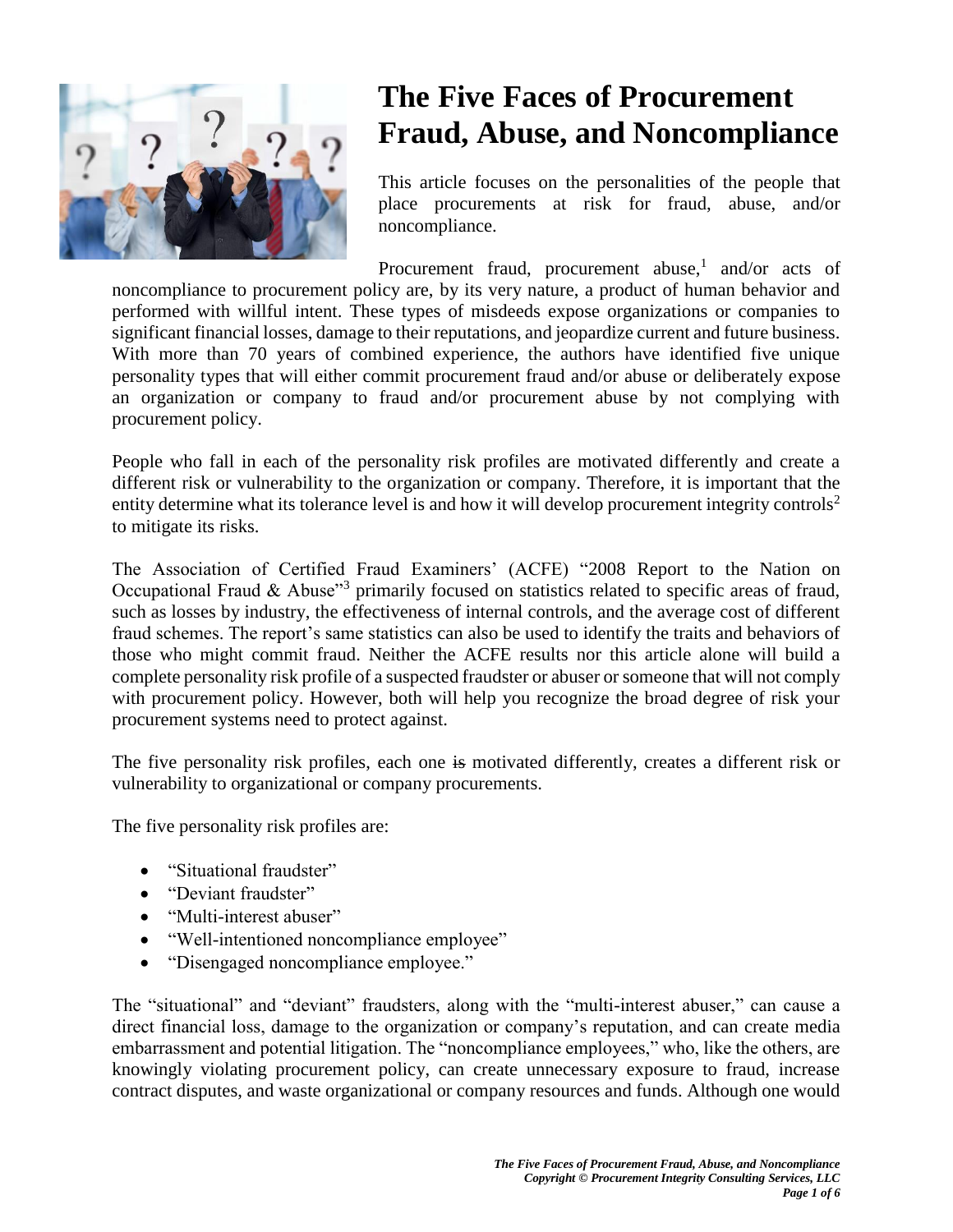not think the "noncompliance employee" to be a threat, entities must be aware of this type of employee, as they are easy pathways for creating opportunities and vulnerabilities for fraudsters.

In order to understand the personality risk profiles, you need to have a basic knowledge of the "Fraud Triangle," which is universally accepted by nearly all practitioners developing anti-fraud and abuse mitigation strategies and in almost every setting in which fraud or abuse is described or analyzed. The theory, which was developed in the mid-1970s and credited to Edwin Sutherland and Donald Cressey, is that for any fraud to occur, three elements need to exist:

- 1) A perceived pressure, which can be created by the person or the organization or company;
- 2) A perceived opportunity, normally through weak procurement integrity controls; and
- 3) A rationalization that the inappropriate act is deserving.

In 1979, KPMG-granted research into the study of fraud also identified three elements:

- 1) Situational pressures,
- 2) Opportunity to commit the act; and
- 3) Personal integrity.

The KPMG situational pressures referred to the immediate pressures within the environment of the person and further identified that opportunity can be created by the individual or by the organization or company—e.g., the person can create opportunity by learning the organization or company's operations, increasing his or her access and influence over procurement controls, and developing a trusted status. An entity can develop opportunity for fraud and abuse by not demonstrating a commitment to procurement integrity; failing to link specific organizational/company risks to effective preventive, deterrent, and/or detection procurement integrity controls; or fostering performance matrixes of profit over ethical business practices.

In both studies, it was shown that perceived pressure and perceived opportunity does not have to be real to trigger the inappropriate act as long as the person can rationalize his or her actions as warranted. Neither study specifically addressed the severity of financial impact or frequency of occurrence in relationship to the person's ability to rationalize his or her actions or his or her perception of being caught. However, there is in fact a relationship of financial severity and frequency of occurrence proportionate to the person's ability to rationalize committing procurement fraud and/or abuse.

# **Situational Fraudster**

The first profile of the people who will commit procurement fraud and the one many anti-fraud professionals will identify as the traditional "fraudster," is the "situational fraudster*.*" This employee appears to be frustrated at work, has rationalized his or her perceived entitlement to an illegal enrichment, and perpetrates the fraud when the right occasion occurs, usually because of weak procurement controls. When the situational fraudster is caught, other employees are not surprised that the individual was involved in the fraud because of the fraudster's poor work attitude.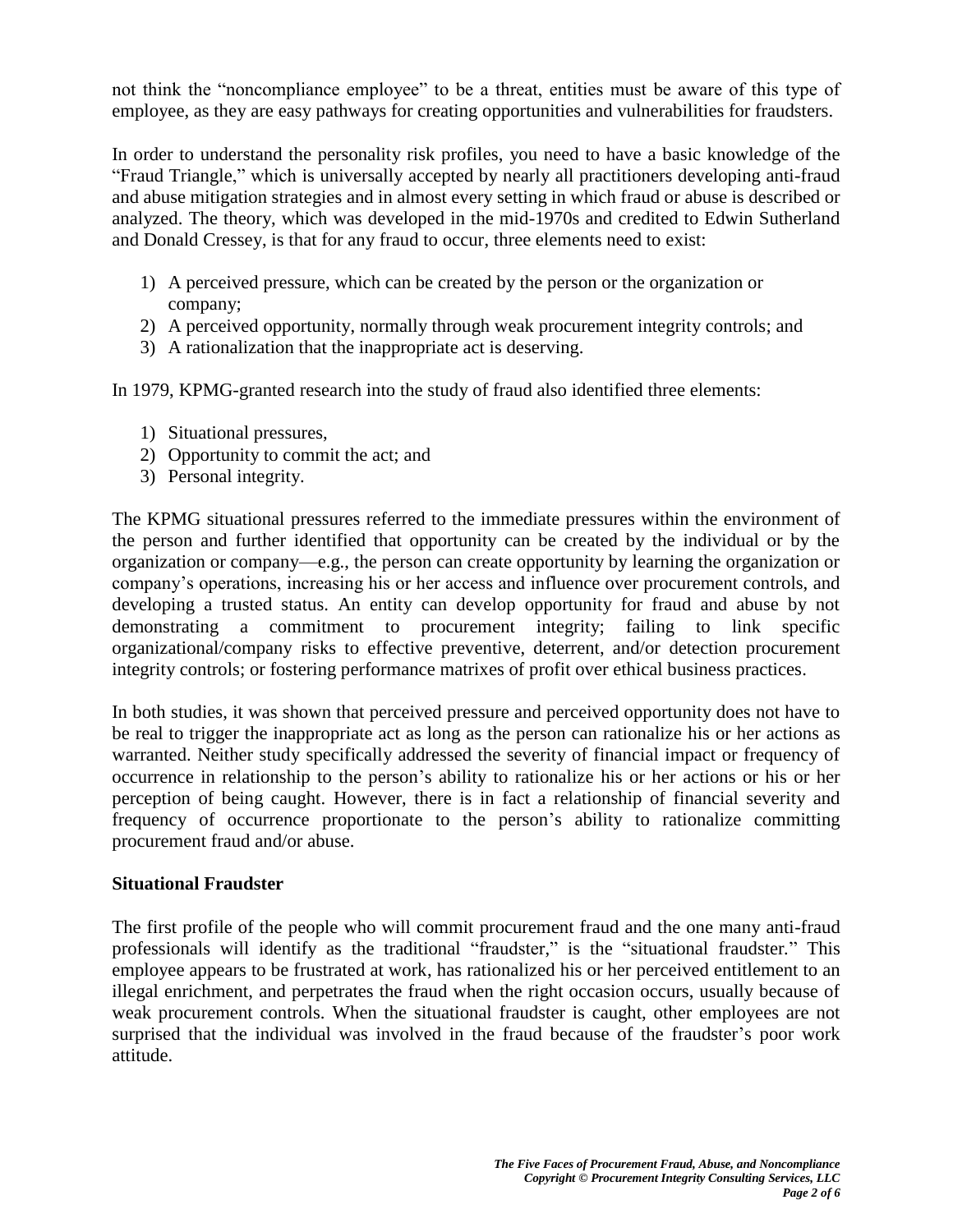The situational fraudster had no intentions of committing any type of fraud when he or she joined the organization or company and many times has had no other involvement with violating the law. The situational fraudster usually becomes upset with an event at work that has a direct financial impact to the fraudster. He or she perceives the event as unjust, rationalizes that he or she is not deserving of the financial losses, and observes a weakness in the entities procurement controls, which he or she decides to exploit.

As a hypothetical example of a situational fraudster, let's examine a Government Agency (GA) employee overseeing a contractor's performance at the same time the (GA) employee becomes upset with the loss of one day of pay each week for 10 weeks due to sequestration.<sup>4</sup> The  $(GA)$ employee rationalizes that the failure of elected officials to approve a budget was the only reason he lost his pay. While his frustration grows, the contractor he has been overseeing for several years' offers to "lend" him a small amount of money just to help out, which the (GA) employee perceives as his only solution for paying down his expected debt. What started out as a "loan" with potentially the intent to repay, becomes an offer of a "gift" from the contractor. Feeling gratitude, the (GA) employee returns the "favor" by providing procurement-sensitive information of a future procurement opportunity.

Once the (GA) employee experiences the ease of providing the sensitive information, the fraud potentially continues by accepting additional payments for more sensitive information. In this hypothetical example, the (GA) employee had no intention of becoming a situational fraudster, but had a perceived pressure to regain the lost income from sequestration, and saw the opportunity of providing the sensitive information as a solution, which he rationalized as deserving because of the failure of the elected officials and related financial loss. The "gifts" are legally defined as "bribes" and the total amount of payments will continue as long as the (GA) employee believes he has a low probability of being caught, he continues to rationalize his entitlement of the payment, and the corrupt contractor continues to make the payments.

# **Deviant Fraudster**

The next profile is the "deviant fraudster," which is a person that is the most serious threat to the organization or company because he or she can cause the most damage. These fraudsters are always proactive in their search for opportunities to commit fraud, are quite possibly perceived as some of the organization or company's hardest workers or best contractors, and carry a "veil of trust" from others within the entity. This fraudster will have a strong group of advocates who will deny assertions that the fraudster is involved with any wrongdoing. The deviant fraudster, when internal to an organization or company, is also the employee that will take only a few days of leave each year and seems to have his or her hand in every process within his or her business unit. This person is sometimes described as a "wheeler-dealer."

An example of a deviant fraudster would be a corrupt contractor that offered our previous (GA) situational fraudster the "loan" that turned into a "gift" that rolled over into a "bribe." The deviant fraudster offered the loan, which he redefined as a gift, expecting it would allow him access to sensitive procurement information. The more the (GA) situational fraudster provides sensitive procurement information to the deviant fraudster, the more willing the deviant fraudster is to pay bribes. This progressive fraud situation can easily become a "kickback" scheme where the deviant fraudster and corrupt (GA) situational fraudster agree to share profit from fraudulent billing. This example also illustrates how a situational fraudster can develop into a deviant fraudster if he or she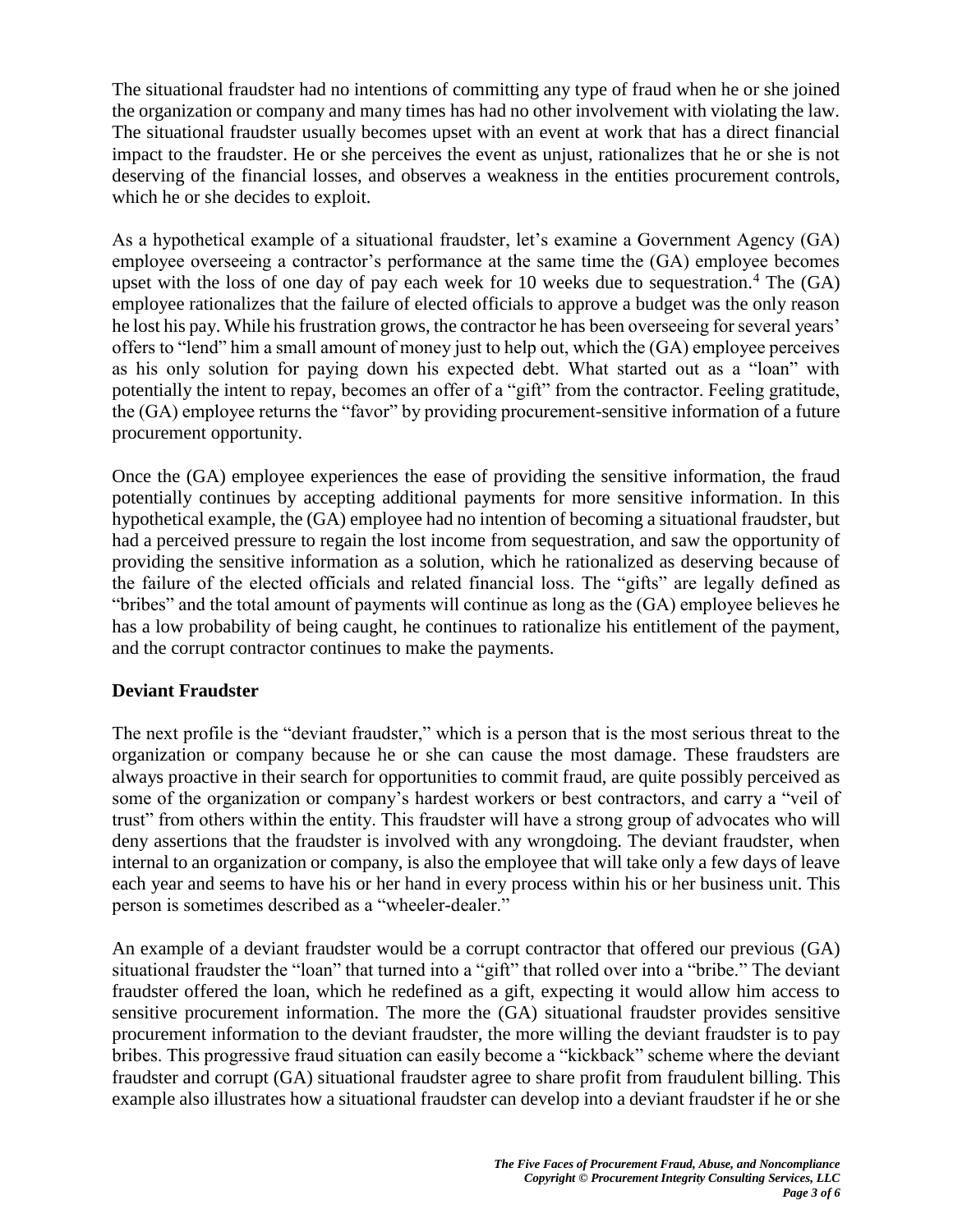continues to provide procurement-sensitive information or agrees to be a co-conspirator in a kickback scheme.

In this hypothetical example, the deviant fraudster seized on a frustrated (GA) employee who desired to regain what the (GA) employee perceived as "lost" income. The deviant fraudster justifies this action due to a perception that the government is underpaying him within his contract with (GA) employee by only paying a 6-percent profit when the deviant fraudster wanted 12 percent. Research by the ACFE also revealed that 13 percent of such frauds go undetected for nearly five years before being detected.

# **Multi-Interest Abuser**

Where most published articles or classes on procurement fraud will talk almost exclusively about the two types of fraudsters previously mentioned, additional vulnerabilities exist with other types of people. For example, one often-overlooked profile of a person who is not by definition a "fraudster," but who still manipulates the process to a negative effect is the "multi-interest abuser," who knowingly manipulates the procurement process to advance his or her own interests and/or the interests of another person. This is not done to obtain any financial advantage, but instead to help a friend in getting a contract, or to ensure the award goes to a preferred contractor of the abuser—like the incumbent, or even helping family members.

This abuser of the procurement process is the one who inappropriately drafts contract specifications to a specific contractor, embellishes the need for a sole-source justification to avoid a fully competitive process, or "slants" technical evaluationsto a specific bidder. Again, this abuser knows he or she is violating the procurement rules, but his or her actions are not motivated by any direct financial compensation that would come back to him or her. However, this person still raises significant risk to the procurement process due to the increased risk of contract protest or in potentially paying higher-than-needed costs for items due to not having a competitive process. Clearly, if the inappropriate actions of this person were motivated for personal financial gain, then this person would be categorized as a procurement *fraudster* and not an *abuser*.

When applying the elements of the Fraud Triangle, the multi-interest abuser can be pressured by a family member or friend to inappropriately manipulate the procurement process in the third party's favor. The multi-interest abuser, having noticed no validation was occurring on sole-source contracting in the organization or company, drafts an unwarranted sole-source procurement to help his or her family or friend. The multi-interest abuser can rationalize that the organization or company is getting the service it needed anyways, so no harm has occurred, or the rationalization can be that the abuser is obligated to help a family member or friend. Sometimes, the inappropriate action of the abuser is to sole-source to the current incumbent, which the abuser has worked with for years and enjoys working with. In this situation, the pressure could be coming from the incumbent (the opportunity is the limited verification of sole-sourcing) and the rationalization is the incumbent would have won the contract anyway—so by sole-sourcing, the abuser saved the funds and wasted resources.

In this example, the perceived pressure could have also been created when the organization or company required its employees to expend end-of-year funds on new contracts at an unrealistic rate, and the rationalization of the abuser would be that the organization or company placed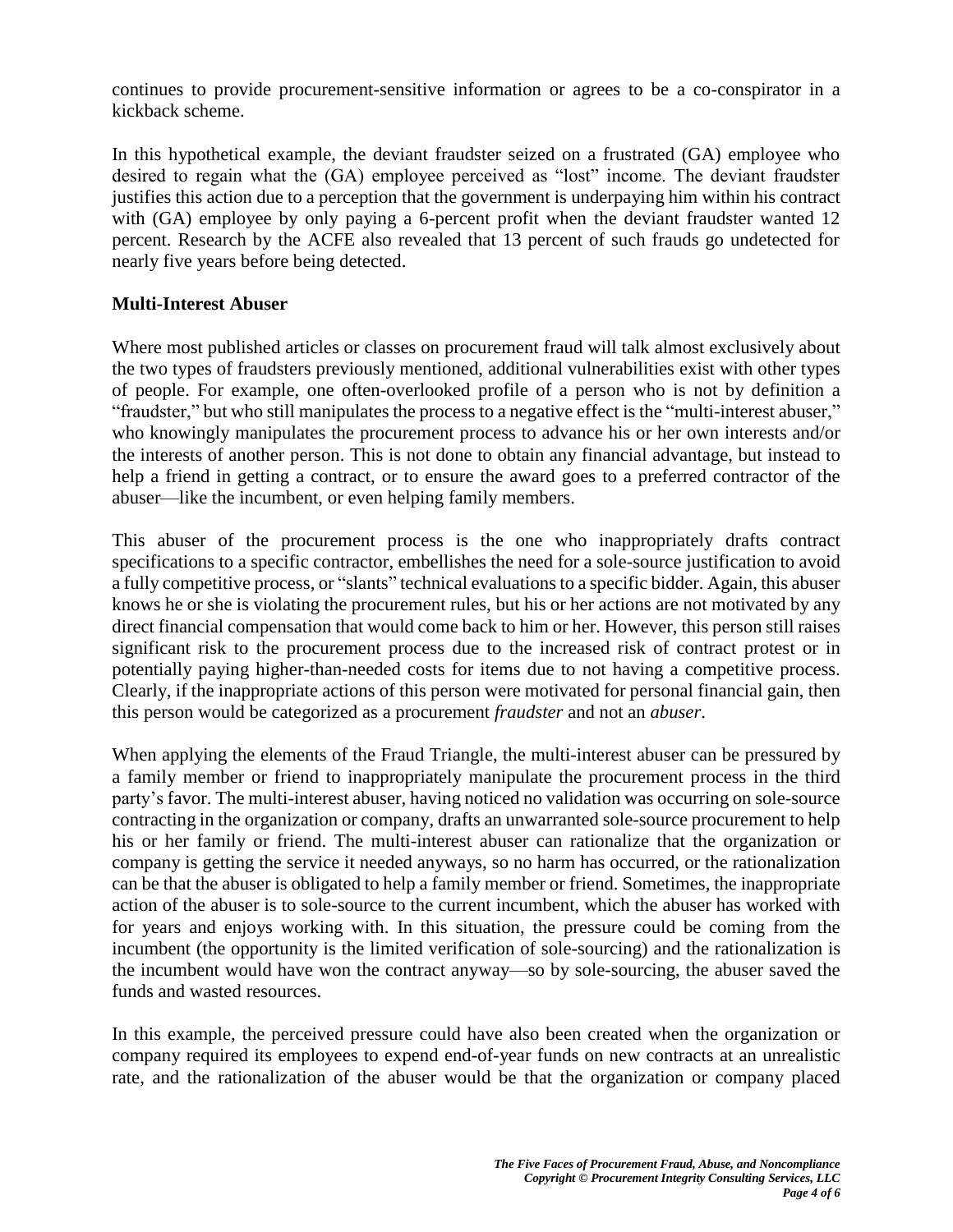unrealistic demands, so the only solution would be to rush the procurement process to the incumbent.

# **Well-Intentioned Noncompliance Employee**

The next two personality risk profiles are rarely considered, but present a significant risk to procurements and are harder to identify than the "fraudster" or "abuser." Where the fraudster and abuser create a direct financial loss or damages to reputation, or create media embarrassment, the noncompliance employee creates an indirect and unnecessary exposure to fraud, potential contract disputes, and may waste organizational or company resources and funds. Also, the noncompliance employee creates countless opportunities for the fraudster, which is why you must address the vulnerabilities these employees create.

The well-intentioned noncompliance employee believes that his or her willful deviation from the procurement process causes no harm to the organization or company. As a matter of fact, he or she sometimes believes that he or she is helping the organization or company in obtaining greater efficiency or obtaining better services. The well-intentioned noncompliance employee is normally an employee who has been with the organization or company for several years and has a good working knowledge of the procurement processes or requirements, and therefore knows how to advance his or her idea of efficiency. This is the employee who consciously decides not to identify to the procurement staff the true scope of a requirement, thus ensuring the contract remains under a particular dollar threshold—thereby allowing the award to be expedited. This is also the employee who knows what key descriptions in a purchasing document to use, or not use, to avoid any additional procurement steps.

As an example, one well-intentioned noncompliance employee works on developing a product over the course of several years and his efforts are ready to be manufactured by an external contractor. The well-intentioned employee is familiar with a contractor that historically provided good service and has an outstanding record of customer service. The well-intentioned employee is asked by the procurement staff to develop the technical evaluation criteria for a fully competitive procurement. Being fully aware that the organizational or company procurement policy requires the technical evaluation criteria to not be tailored to any specific contractor, the well-intentioned noncompliance employee disregards the policy and intentionally develops technical requirements that best matches the contractor that the well-intentioned employee preferred. The well-intentioned employee can easily rationalize the benefit in efficiency and potential services because of his or her noncompliance with the procurement policy.

# **Disengaged Noncompliance Employee**

The "disengaged noncompliance employee" is the person who knowingly decides to put little or minimal effort into a specific procurement step. This person will disregard his or her responsibility to verify a contractor's bond, to not examine a contractor's past performance record, or to not confirm a contractor's deliverable prior to approving payment. The actions, or lack of actions, by the disengaged person is usually done willfully and are the byproducts of a disgruntled or dissatisfied employee. Adding to the risk presented by the disengaged noncompliance employee is that if a deviant fraudster observes the lack of proper oversight by the disengaged noncompliance employee, the deviant fraudster could theoretically submit false or inflated cost data, believing the disengaged employee will not identify the mischarging. The deviant fraudster could also substitute